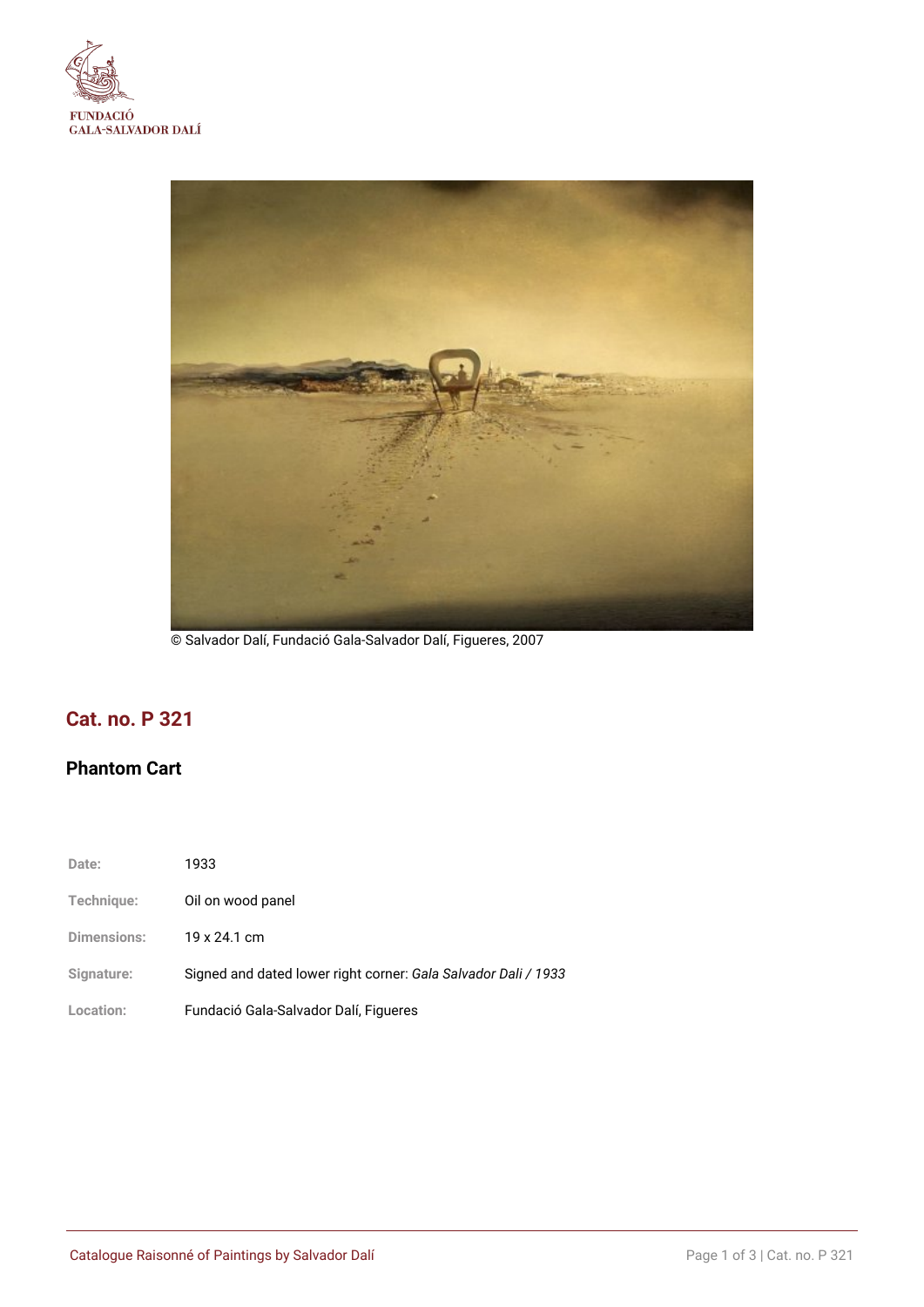#### **Provenance**



- Edward James
- Auctioned at Christie's, Paris, March 3rd, 1981
- Private collection
- Private collection

### **Exhibitions**

- 1965, New York, Gallery of Modern Art, *Salvador Dalí, 1910-1965*, 18/12/1965 13/03/1966, cat. no. 51
- 1970, Rotterdam, Museum Boymans-van Beuningen, *Dalí*, 21/11/1970 10/01/1971, cat. no. 30
- 1971, London, Whitechapel Art Gallery, *Dali Art-in-Jewels Exhibition & Paintings*, 08/06/1971 10/07/1971, cat. no. 1
- 1972, Rotterdam, Museum Boymans-van Beuningen, *Salvador Dali : bruikleen uit collectie Edward F. W. James*, July - September 1972, cat. no. 1
- 1980, London, The Tate Gallery, *Salvador Dalí*, 14/05/1980 29/06/1980, cat. no. 98
- 1989, Stuttgart, Staatsgalerie, *Salvador Dalí, 1904-1989*, 13/05/1989 23/07/1989, cat. no. 103
- 1999, New York, Solomon R. Guggenheim Museum, *Surrealism: two private eyes, the Nesuhi Ertegun and Daniel Filipacchi collections*, 04/06/1999 - 12/09/1999, cat. no. 50
- 2002, París, Centre Pompidou, *La Révolution surréaliste*, 06/03/2002 24/06/2002, no reference
- 2012, Paris, Centre Pompidou, *Dalí*, 21/11/2012 25/03/2013, p. 155
- 2018, Dallas, Meadows Museum, SMU, *Dalí: Poetics of the Small, 1929-1936*, 09/09/2018 09/12/2018, cat. no. 11

### **Bibliography**

- *Dalí*, Museum Boymans-van Beuningen, Rotterdam, 1970, il. 30
- *Dalí: Gemälde, Zeichnungen, Objekte, Schmuck*, Staatliche Kunsthalle, Baden-Baden, 1971, p. 76
- *Salvador Dali : bruikleen uit collectie Edward F. W. James*, Museum Boymans-van Beuningen, Rotterdam, 1972, p. 5
- *Dali*, Ballantine Books, New York, 1974, n. p.
- Luis Romero, *Todo Dalí en un rostro*, Blume, Barcelona, Madrid, 1975, p. 124
- *Hommage à Dalí*, Vilo, Paris, 1980, p. 62
- *Twenty-eight works from the Edward James collection*, Christie, Manson & Woods, London, 1981, p. 42
- Dawn Ades, *Dalí and surrealism*, Harper & Row, New York, 1982, p. 123
- Conroy Maddox, *Dalí*, Benedick Taschen, Köln, 1983, p. 32
- Conroy Maddox, *Dalí*, Newness Books, Feltham [Middlesex], 1983, p. 32
- Ignacio Gómez de Liaño, *Dalí*, Polígrafa, Barcelona, 1983, il. 50
- Josep Vallès i Rovira, *Dalí delit Empordà*, Carles Vallès, Figueres, 1987, p. 119
- *Salvador Dalí, 1904-1989*, Gerd Hatje, Stuttgart, 1989, p. 135
- Paul Moorhouse, *Dalí*, Magna Books, Wigston [Anglaterra], 1990, p. 60
- Nathaniel Harris, *The Life and works of Dalí*, Parragon, [Regne Unit], 1994, p. 26-27
- Robert Descharnes, Gilles Néret, *Salvador Dalí, 1904 -1989*, Benedikt Taschen, Köln, 1994, p. 197
- Marco Di Capua, *Dalí*, Librairie Gründ, Paris, 1994, p. 150
- Robert Radford, *Dalí*, Phaidon, London, 1997, p. 157
- *Surrealism: two private eyes, the Nesuhi Ertegun and Daniel Filipacchi collections*, Guggenheim Museum Publications, New York, 1999, p. 104
- *La Révolution surréaliste*, Éditions du Centre Pompidou, Paris, 2002, p. 211
- *Surrealismus 1914 1944 : Dalí, Max Ernst, Magritte, Miró, Picasso...*, K20 Kunstsammlung Nordrhein-Westfalen, Hatje Cantz, Düsseldorf, Ostfildern-Ruit, 2002, p. 215
- *Les Essentiels de l'art Dalí*, Ludion, Amsterdam, 2003, p. 134